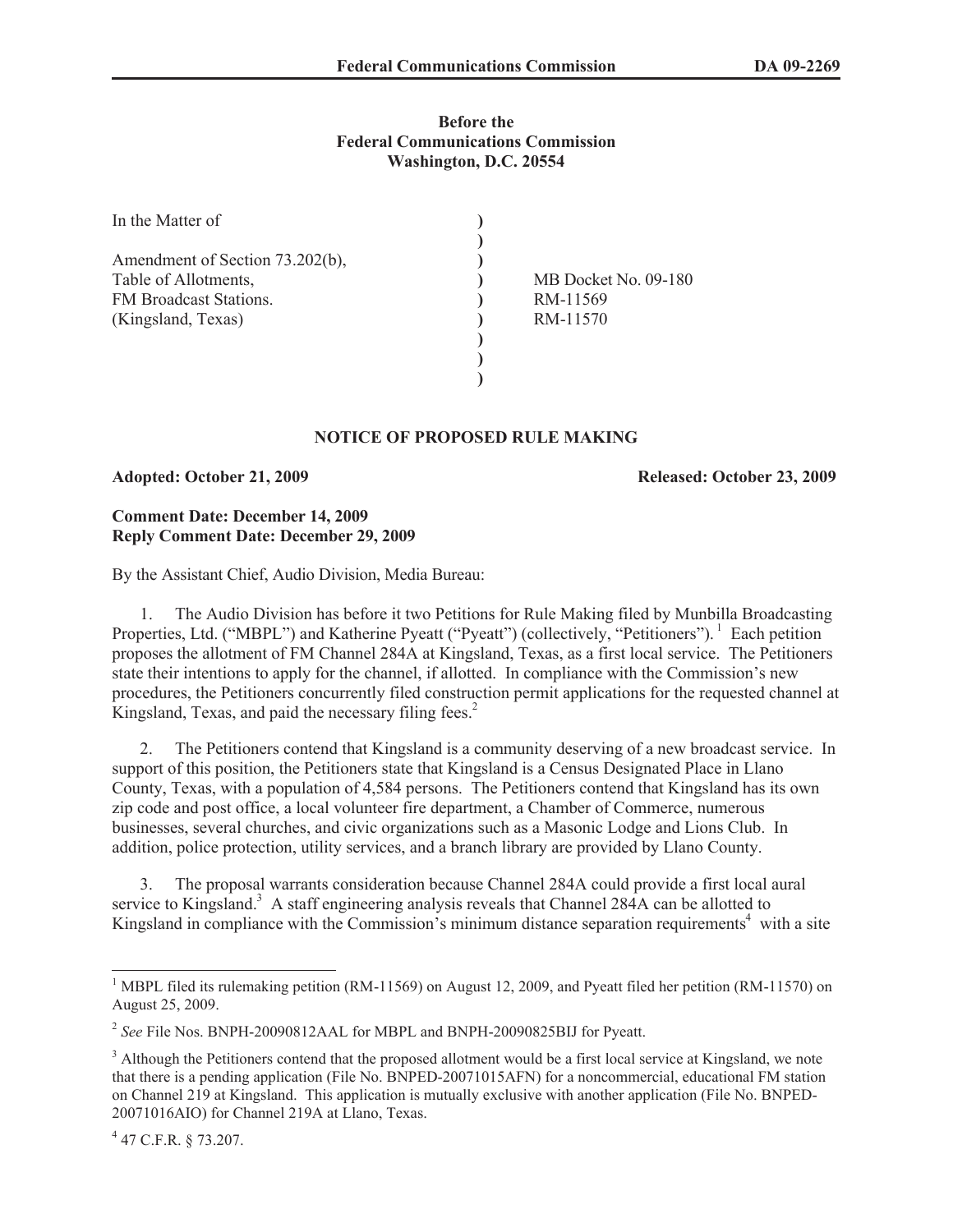restriction of 3.5 kilometers (2.2 miles) west of the community.<sup>5</sup> The reference coordinates for proposed Channel 284A at Kingsland are 30-40-03 NL and 98-28-29 WL.<sup>6</sup> Because Channel 284A at Kingsland is located within 320 kilometers (199 miles) of the U.S.-Mexican border, concurrence of the Mexican government has been requested.

4. Accordingly, we seek comment on the proposed amendment of the FM Table of Allotments, Section 73.202(b) of the Commission's Rules, for the community listed below, to read as follows:

| Community        | Present | Proposed |
|------------------|---------|----------|
| Kingsland, Texas | ---     | 284A     |

5. The Commission's authority to institute rule making proceedings, showings required, cut-off procedures, and filing requirements are contained in the attached *Appendix* and are incorporated by reference herein. In particular, we note that a showing of continuing interest is required by paragraph 2 of the *Appendix* before a channel will be allotted.

6. Pursuant to Sections 1.415 and 1.419 of the Commission's Rules, interested parties may file comments on or before December 14, 2009 and reply comments on or before December 29, 2009, and are advised to read the Appendix for the proper procedures. Comments should be filed with the Federal Communications Commission, Office of the Secretary, 445 Twelfth Street, SW, TW-A325, Washington, D.C. 20554. Additionally, a copy of such comments should be served on the petitioners, as follows:

> John Joseph McVeigh, Esq. 16230 Falls Road, P.O. Box 128 Butler, Maryland 21023-0128 (Counsel for MBPL)

Katherine Pyeatt 2215 Cedar Springs Rd., #1605 Dallas, Texas 75201

7. Parties are requested file an original and four copies of each filing. Filings can be sent by hand or messenger delivery, by commercial overnight courier, or by first-class or overnight U.S. Postal Service mail (although we continue to experience delays in receiving U.S. Postal Service mail). The Commission's contractor, Natek, Inc., will receive hand-delivered or messenger-delivered paper filings for the Commission's Secretary at 236 Massachusetts Avenue, N.E., Suite 110, Washington, D.C. 20002. The filing hours at this location are 8:00 a.m. to 7:00 p.m. All hand deliveries must be held together with rubber bands or fasteners. Any envelopes must be disposed of before entering the building. Commercial overnight mail (other than U.S. Postal Service Express Mail or Priority Mail) must be sent to 9300 East Hampton Drive, Capitol Heights, MD 20743. U.S. Postal Service first-class mail, Express Mail, and

<sup>&</sup>lt;sup>5</sup> There is an apparent short-spacing between Channel 284A at Kingsland and the licensed facilities for Station KXBT(FM), Channel 285A, Dripping Springs, Texas. However, the assignment for Station KXBT(FM) was modified to specify operation on Channel 285A at Bee Cave, Texas, in a construction permit (File No. BPH-20070119AER) granted on May 21, 2007. That authorization was further modified by a construction permit (File No. BMPH-20080707ADE) granted on October 8, 2008.

<sup>6</sup> We note that Pyeatt proposed a site restriction of 7 kilometers (4.4 miles) southeast of Kingsland at 30-41-33 NL and 98-30-06 WL. However, we are proposing MBPL's reference coordinates for the allotment because they are less restrictive.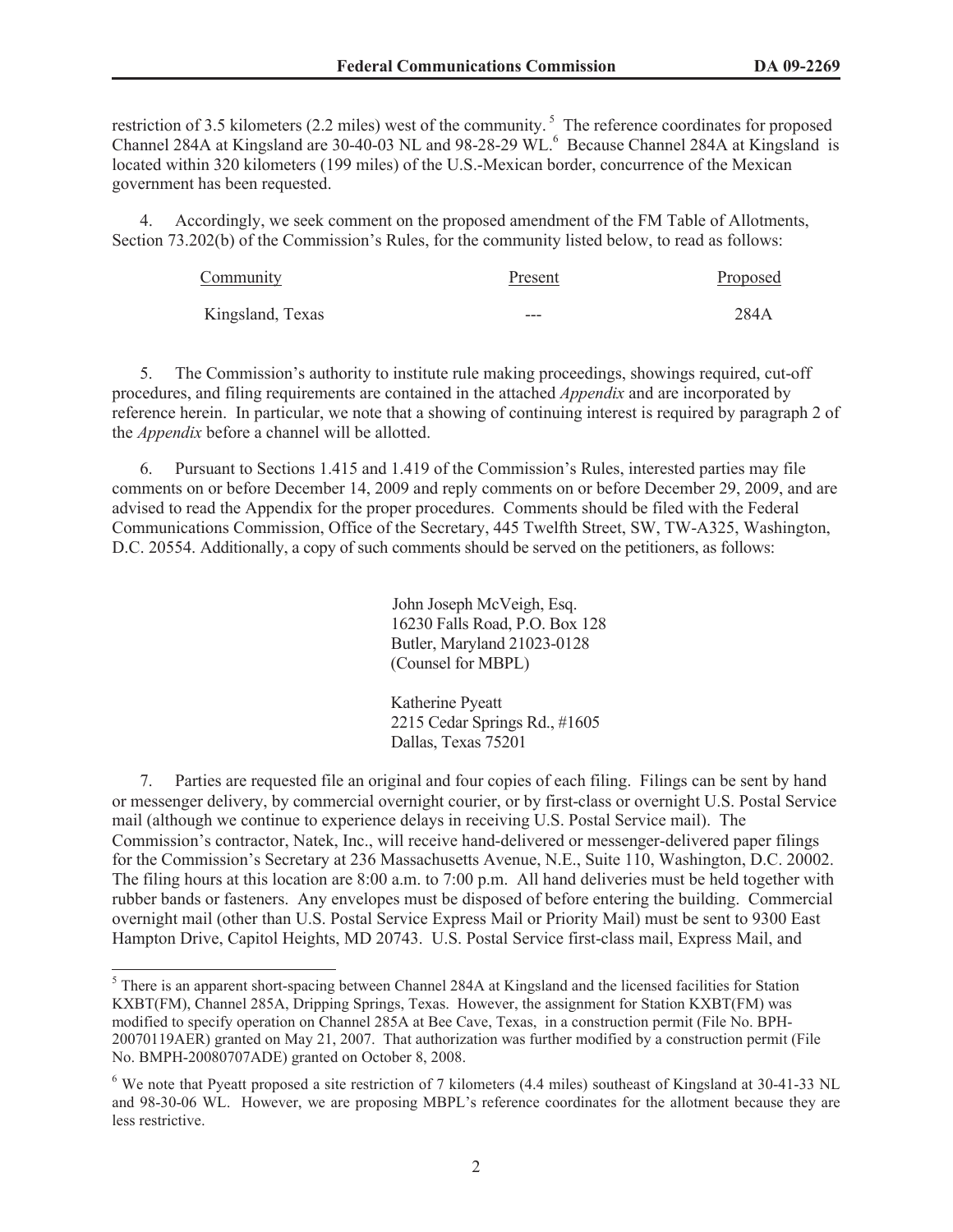Priority Mail should be addressed to 445 12<sup>th</sup> Street, SW, Washington, D.C. 20554. **All filings must be addressed to Marlene H. Dortch, Secretary, Federal Communications Commission, Office of the Secretary. Any filing that is not addressed to the Office of the Secretary will be treated as filed on the day it is received in the Office of the Secretary.** *See* **47 C.F.R. § 1.7. Accordingly, failure to follow the specified requirements may result in the treatment of a filing as untimely.** 

8. The Commission has determined that the relevant provisions of the Regulatory Flexibility Act of 1980 do not apply to a rule making proceeding to amend the FM Table of Allotments, Section 73.202(b) of the Commission's Rules.<sup>7</sup> This document does not contain proposed information collection requirements subject to the Paperwork Reduction Act of 1995, Public Law 104-13. In addition, therefore, it does not contain any proposed information collection burden "for small business concerns with fewer than 25 employees," pursuant to the Small Business Paperwork Relief Act of 2002, Public Law 107-198, *see* 44 U.S.C. 3506(c)(4).

9. For further information concerning this proceeding, contact Andrew J. Rhodes, Media Bureau (202) 418-2180. For purposes of this restricted notice and comment rule making proceeding, members of the public are advised that no *ex parte* presentations are permitted from the time the Commission adopts a Notice of Proposed Rule Making until the proceeding has been decided and such decision in the applicable docket is no longer subject to reconsideration by the Commission or review by any court. An *ex parte* presentation is not prohibited if specifically requested by the Commission or staff for the clarification or adduction of evidence or resolution of issues in the proceeding. However, any new written information elicited from such a request or any summary of any new information shall be served by the person making the presentation upon the other parties to the proceeding unless the Commission specifically waives this service requirement. Any comment which has not been served on the petitioner constitutes an *ex parte* presentation and shall not be considered in the proceeding. Any reply comment which has not been served on the person(s) who filed the comment, to which the reply is directed, constitutes an *ex parte* presentation and shall not be considered in the proceeding.

#### FEDERAL COMMUNICATIONS COMMISSION

John A. Karousos Assistant Chief Audio Division Media Bureau

Attachment: Appendix

<sup>&</sup>lt;sup>7</sup> See Certification that Section 603 and 604 of the Regulatory Flexibility Act Do Not Apply to Rule Making to *Amend Sections 73.202(b), 73.504 and 73.606(b) of the Commission's Rules*. 46 FR 11549 (February 9, 1981).